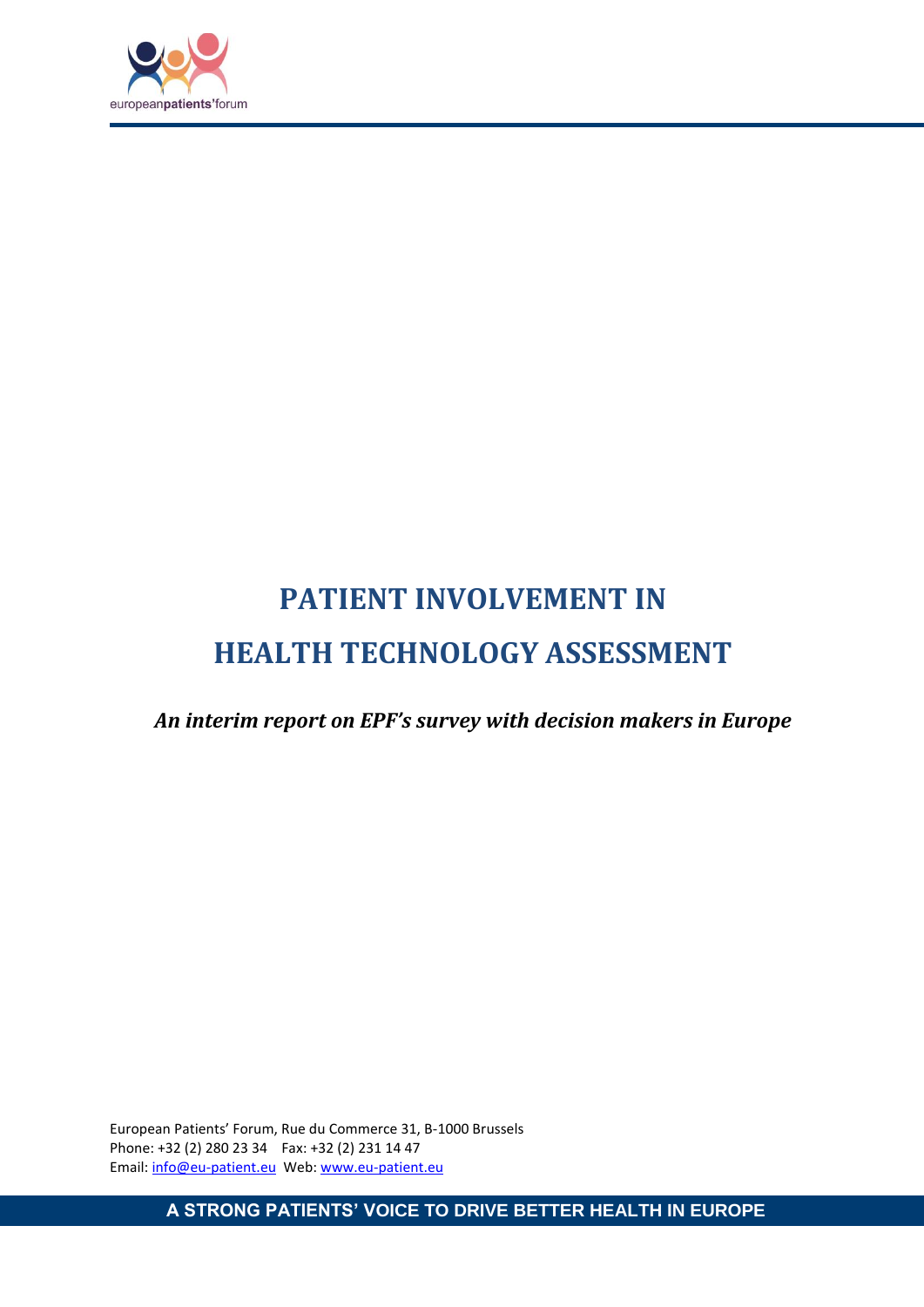

## <span id="page-1-0"></span>**ACKNOWLEDGEMENTS**

The European Patients' Forum (EPF) would like to express its gratitude to all those people and organisations that made this study possible. First of all we thank all the HTA agencies that participated in our previous survey and those that helped us identify some of the decision makers*.*

We thank the decision makers from the European countries for devoting their time and patience to complete our survey *(please see the annex-B for the list of institutions from where the decision makers responded to the survey).* Last but not least, we thank all patient organisations that participated in EPF 2010 seminar on HTA and raised strongly the issue of patient involvement in HTA that led to this work.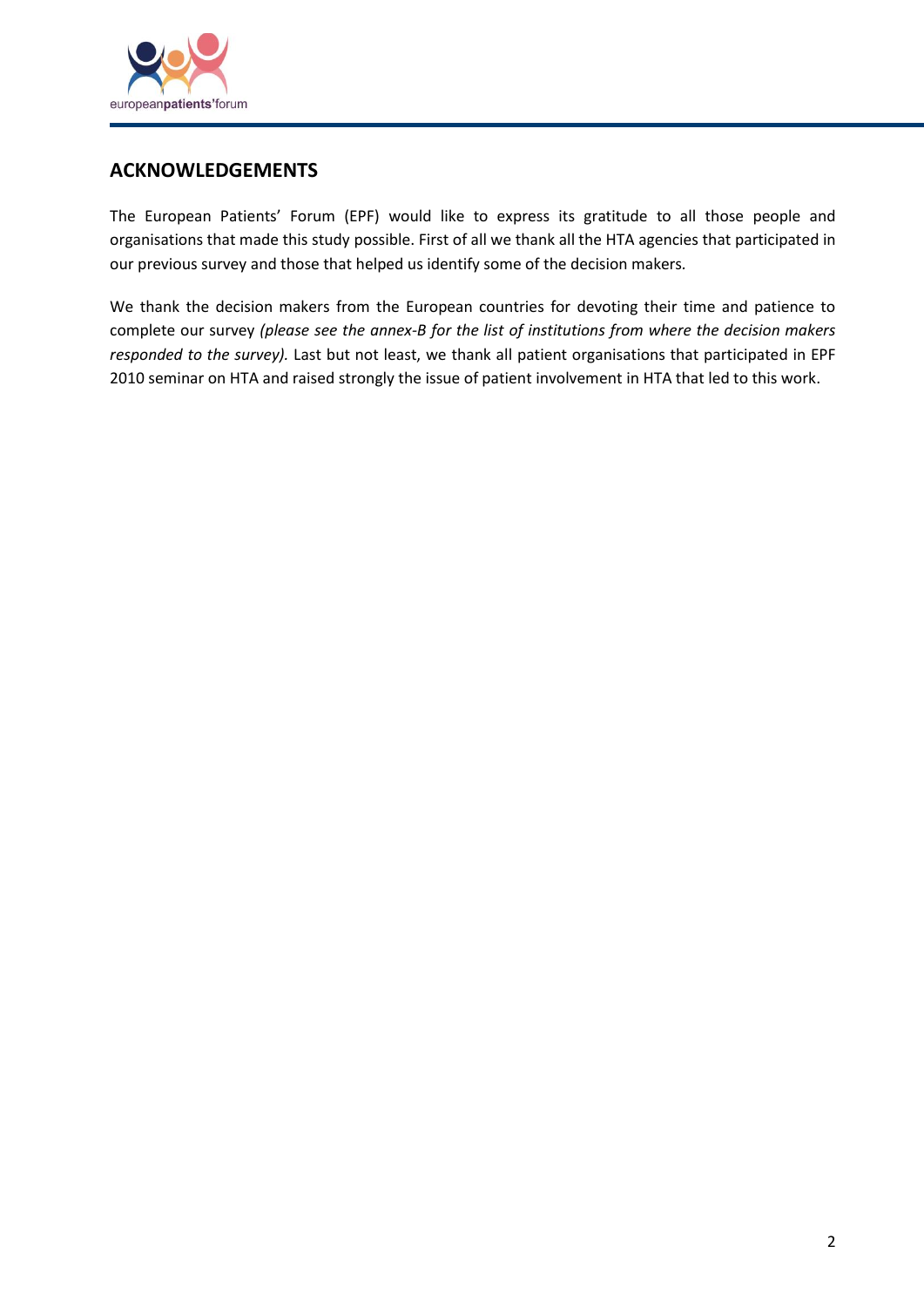

## <span id="page-2-0"></span>**EXECUTIVE SUMMARY**

The research on patient involvement in HTA and decision-making for health technologies was initiated by EPF due to the discussions that evolved from the EPF HTA Seminar in 2010 where many patients' organisations called for support to be meaningfully involved in HTA processes.

In the first stage of this research we conducted a survey with the European HTA agencies to know their perspective on patient involvement. The report on this first stage is available on EPF website. The current report describes the results obtained from the survey with decision makers in European countries who are in charge of making decisions on health technologies. EPF conducted this survey between June 2011 and August 2011 as the second stage of its wider research to address some of the issues in patient involvement in HTA. 18 out of 45 decision makers completed the survey from 13 European countries. While 28 decision makers were identified by HTA agencies the remaining number were identified by contacting the HTA relevant authority or institution. It was a real challenge to identify in each country the decision making bodies and representatives making use of HTA and responsible for health technologies related decisions.

Before exploring the patient involvement dimension, we asked a few questions about the decisionmaking actors and mechanisms as we expected these to vary across countries. Not surprisingly, also the type and level of patient involvement in decision-making for health technologies is diverse across European countries.

The findings clearly support the need for EPF to continue advocating for patient involvement in HTA. Despite the fact that involving patients is in general considered beneficial there are not many bodies/institutions in charge of decision making on health technologies that do that. And often when there is some form of patient involvement this is not done in a systematic, comprehensive and meaningful way. There are clearly a number of reasons for that and the lack of a methodology and of capacity emerge as important factors in that respect.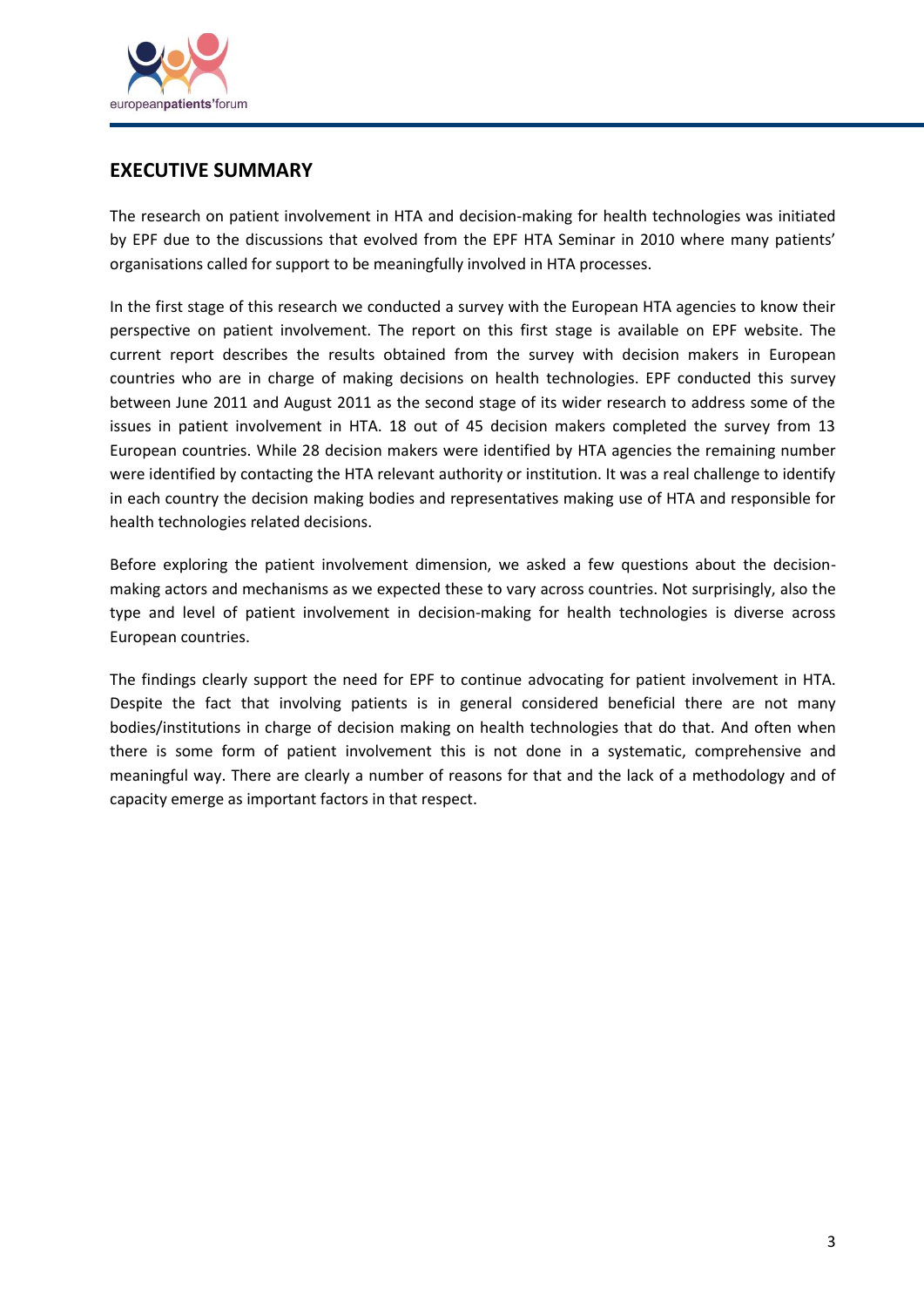

## **Table of Contents**

|      | PATIENT INVOLVEMENT IN HEALTH TECHNOLOGY ASSESSMENT                                 |
|------|-------------------------------------------------------------------------------------|
|      |                                                                                     |
|      |                                                                                     |
|      |                                                                                     |
| 1.   |                                                                                     |
| 1.1. |                                                                                     |
| 1.2. |                                                                                     |
| 1.3. |                                                                                     |
|      |                                                                                     |
| 2.1  | Use of HTA in areas of decision-making related to health technologies 8             |
| 2.2  | Decision-making based on types and areas of application of health technologies 8    |
| 2.3  |                                                                                     |
| 2.4  |                                                                                     |
| 2.5  |                                                                                     |
| 2.6  |                                                                                     |
| 2.7  |                                                                                     |
| 2.8  |                                                                                     |
| 2.9  | Challenges to the implementation of decisions taken based on HTA 13                 |
| 2.10 |                                                                                     |
| 3.   | PATIENT INVOLVEMENT IN DECISION-MAKING RELATED TO HEALTH                            |
|      |                                                                                     |
| 3.1  | Current patient involvement in decision-making related to health technologies14     |
| 3.2  | Main interlocutors from the patient community who contribute patient perspective    |
|      |                                                                                     |
| 3.3  |                                                                                     |
| 3.4  | Stakeholder groups contributing a patient perspective in appraisal committees for   |
|      |                                                                                     |
| 3.5  | Selection of stakeholder groups in appraisal committee for health technologies  16  |
| 3.6  | Challenges for patient involvement in decision-making for health technologies  16   |
| 3.7  | Impact of patient involvement in decision-making for health technologies 16         |
| 3.8  | Facilitators of patient involvement in decision-making for health technologies17    |
| 3.9  | Good practice of patient involvement in decision-making for health technologies. 17 |
| 3.10 | Future plans for patient involvement in decision-making for health technologies. 18 |
| 4.   |                                                                                     |
|      |                                                                                     |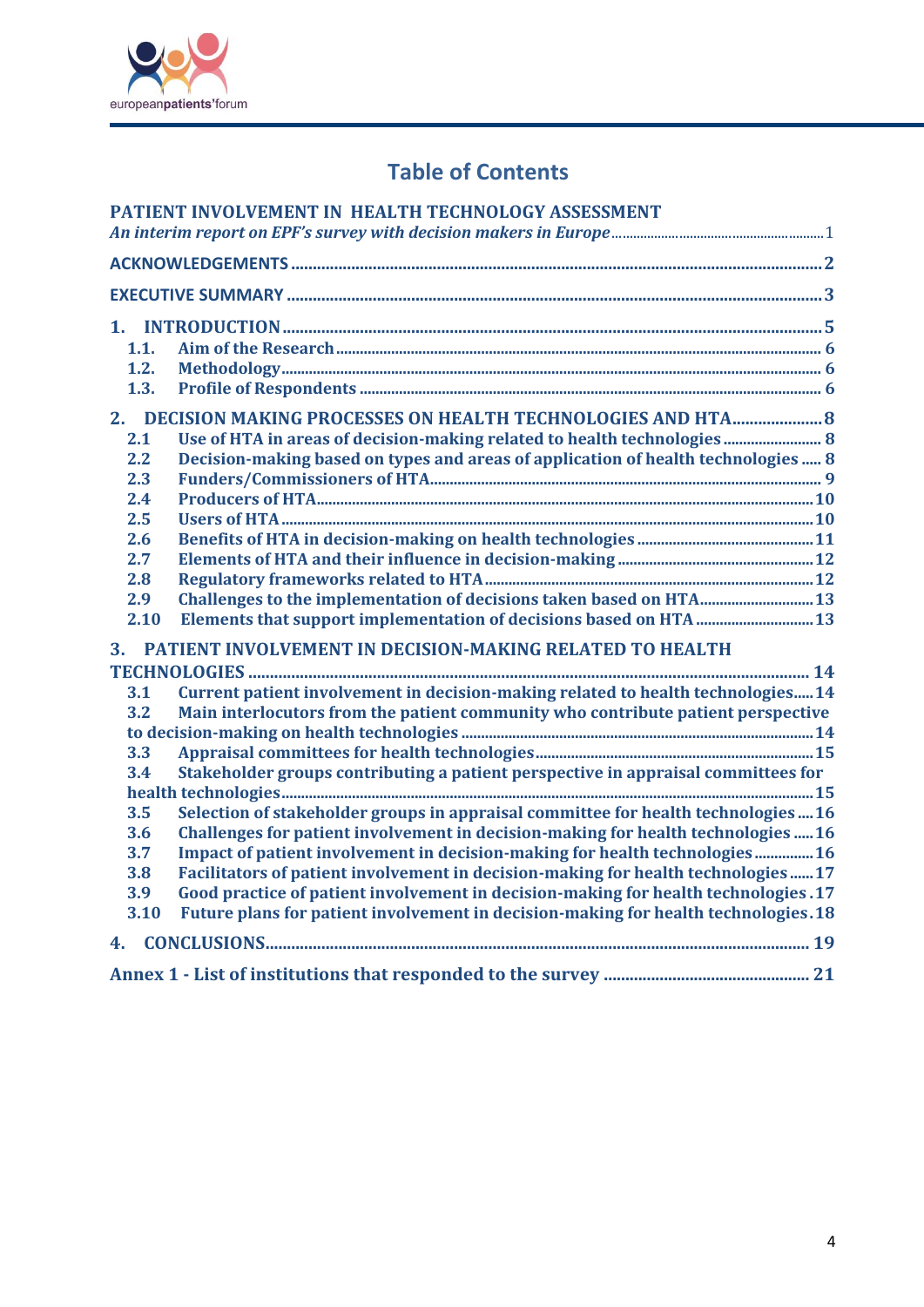

## <span id="page-4-0"></span>**1. INTRODUCTION**

Health Technology Assessment is a multidisciplinary tool that ideally should involve patients' perspectives; however, in reality there is still a long way to go in achieving meaningful patient involvement in HTA. The existing material on patient involvement in HTA, though not extensive includes literature, surveys and tools (e.g. literature in IJTAHC, INAHTA surveys and HTAi Glossary for Consumers and Patients). It has been produced to either directly support or to inform and initiate discussion on involving patients, patient organisations, citizens, informal carers and/or consumers in HTA. Despite doing some good groundwork, patient organisations are still struggling to gain a foothold in the HTA process, as was highlighted in EPF's HTA Seminar<sup>1</sup> held in May 2010. The need to follow up on the seminar, during which the patient organisations clearly called for support to be meaningfully involved in HTA processes, led EPF to conduct this research to further explore and address some of the issues around patient involvement in HTA.

The research is divided into three stages. It involves collecting primary data, mainly through surveys and discussions with three main stakeholder groups: HTA agencies (first stage), HTA appraisal committees/policy makers (second stage) and patient organisations (third stage). The report of the first stage was finalised in February 2011.

This report describes the main findings obtained from the second survey. On completion of all the stages (expected in late 2011) a comprehensive report with recommendations will be produced together with a good practice toolkit. In this way, we intend to get a comprehensive overview from the three stakeholder groups' perspectives in order to inform and shape patient involvement in HTA in Europe.

**.** 

 $<sup>1</sup>$  The seminar report is available at:</sup>

[http://www.eu-patient.eu/Documents/Publications/ConferenceSeminarReports/hta-seminar-2010-brussels](http://www.eu-patient.eu/Documents/Publications/ConferenceSeminarReports/hta-seminar-2010-brussels-report.pdf)[report.pdf\)](http://www.eu-patient.eu/Documents/Publications/ConferenceSeminarReports/hta-seminar-2010-brussels-report.pdf).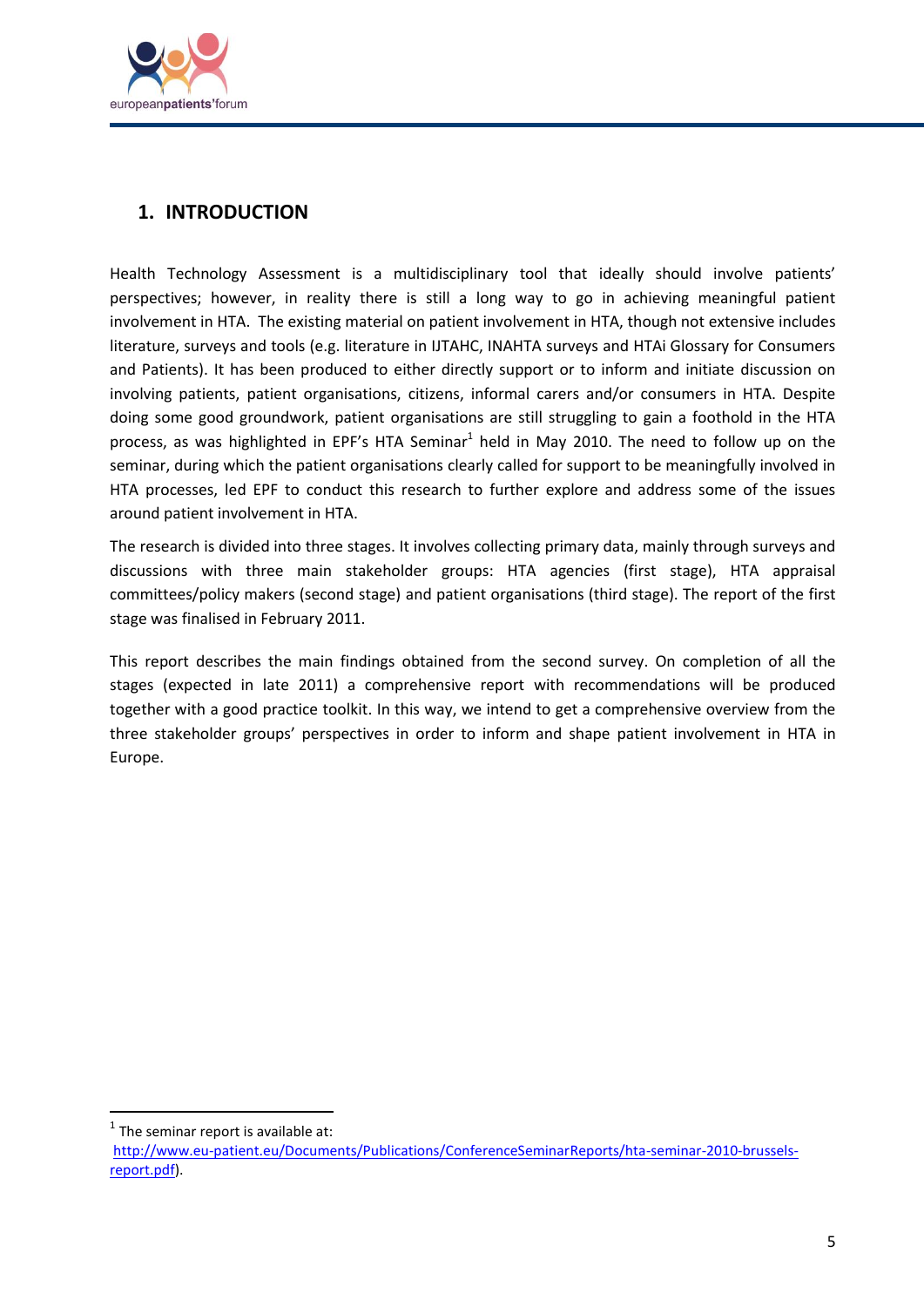

### <span id="page-5-0"></span>**1.1. Aim of the Research**

The aim of the research is twofold:

- I. To identify the current situation, good practices in place and the challenges of patient involvement in HTA in European countries.
- II. To contribute this knowledge to the process of informing and building the capacity of patient organisations, HTA agencies and HTA appraisal committees and decision-makers in Europe, by producing a toolkit (manual, guide or other format).

#### <span id="page-5-1"></span>**1.2. Methodology**

The scope of patient involvement in the survey is intended to comprise two levels and three types of involvement:

Involvement at organisational level:

1. Patients' organisations through their representatives

Involvement at individual level:

- 1. Lay patients
- 2. Informal carers (relatives and friends).

Note that the term "patients" used throughout the text is meant to cover all three above-mentioned categories.

The first step in preparation for the survey was to identify the relevant decision-makers across Europe. It took a month to identify possible participants, establish communication with them and get their consent to take part in the survey. For this, we conducted a survey with HTA agencies across Europe and asked for their support to identify key decision-makers in Europe. 28 decision-makers were identified as a result of this approach. We obtained the contact details of 17 more decision-makers by contacting the relevant national institution(s). 18 out of 45 decision makers from 13 European countries completed the survey. Another five started the survey but did not complete it.

Incomplete surveys were excluded from analysis of the results. During the follow up with decision makers who did not respond to the survey it was found that the reason for the low response rate was primarily due to lack of time. However some of the non-respondents did understand the relevance of this research.

#### <span id="page-5-2"></span>**1.3. Profile of Respondents**

The distribution of respondents from the European countries is presented below [\(](#page-6-0)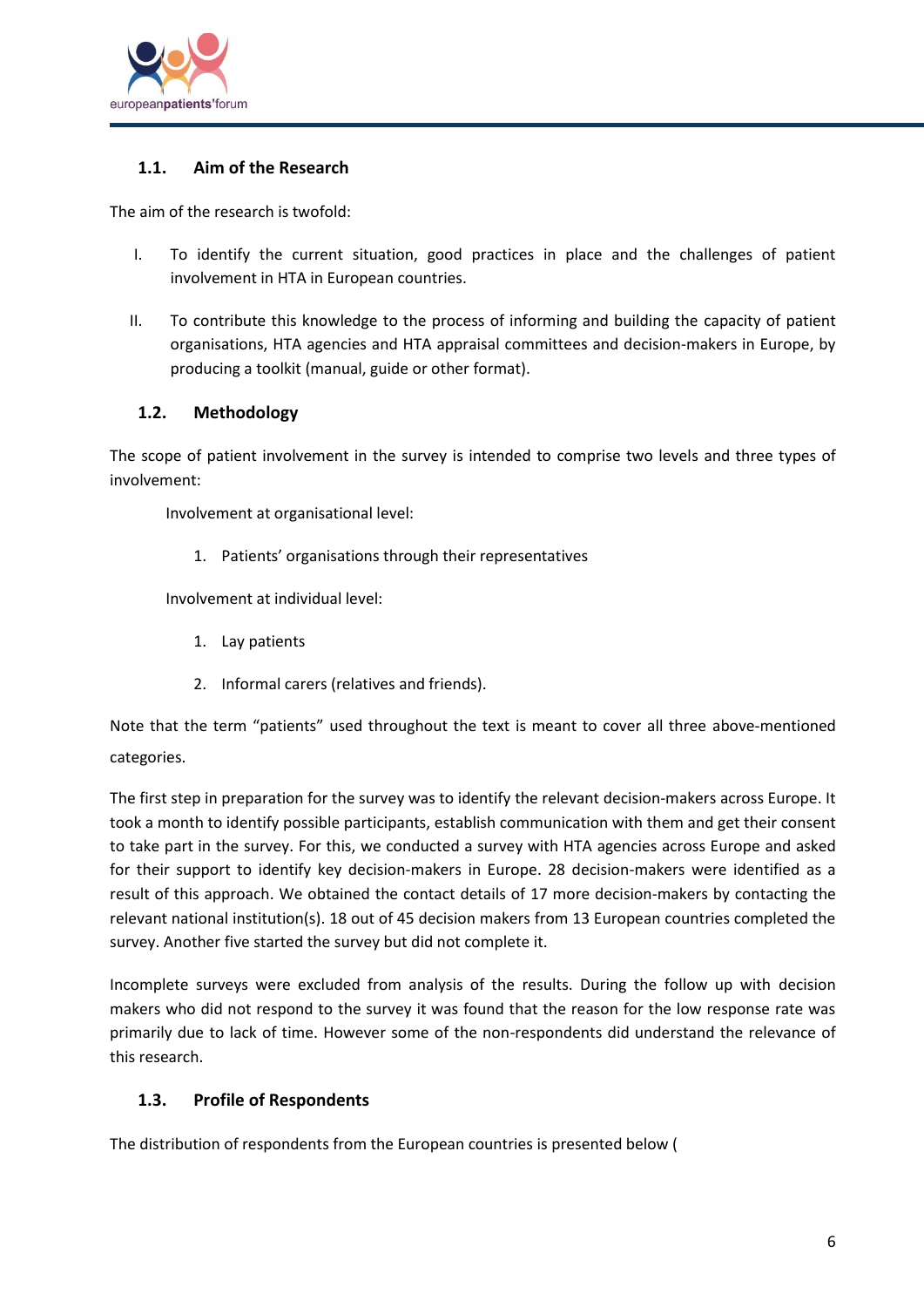

[Table](#page-6-0) 1). Out of the 18 decision-makers who responded, the great majority are public officials (16) and half of them (nine) are national health insurance board members. There are also five doctors, two health managers and only one HTA scientist. Note that respondents were able to choose more than one category. Moreover, two-thirds of the respondents are from national institutes and the remaining ones operate at regional level.

| Country               | Number of respondents |
|-----------------------|-----------------------|
| <b>Austria</b>        | $\overline{2}$        |
| <b>Belgium</b>        | 1                     |
| <b>Croatia</b>        | $\mathbf{1}$          |
| <b>Denmark</b>        | 1                     |
| <b>Estonia</b>        | $\overline{2}$        |
| <b>Hungary</b>        | 1                     |
| <b>Italy</b>          | 1                     |
| Latvia                | 1                     |
| <b>Netherlands</b>    | 1                     |
| <b>Slovenia</b>       | 1                     |
| <b>Spain</b>          | $\overline{4}$        |
| <b>Sweden</b>         | 1                     |
| <b>United Kingdom</b> | 1                     |
| <b>TOTAL</b>          | 18                    |

<span id="page-6-0"></span>Table 1: Distribution of respondents among EU countries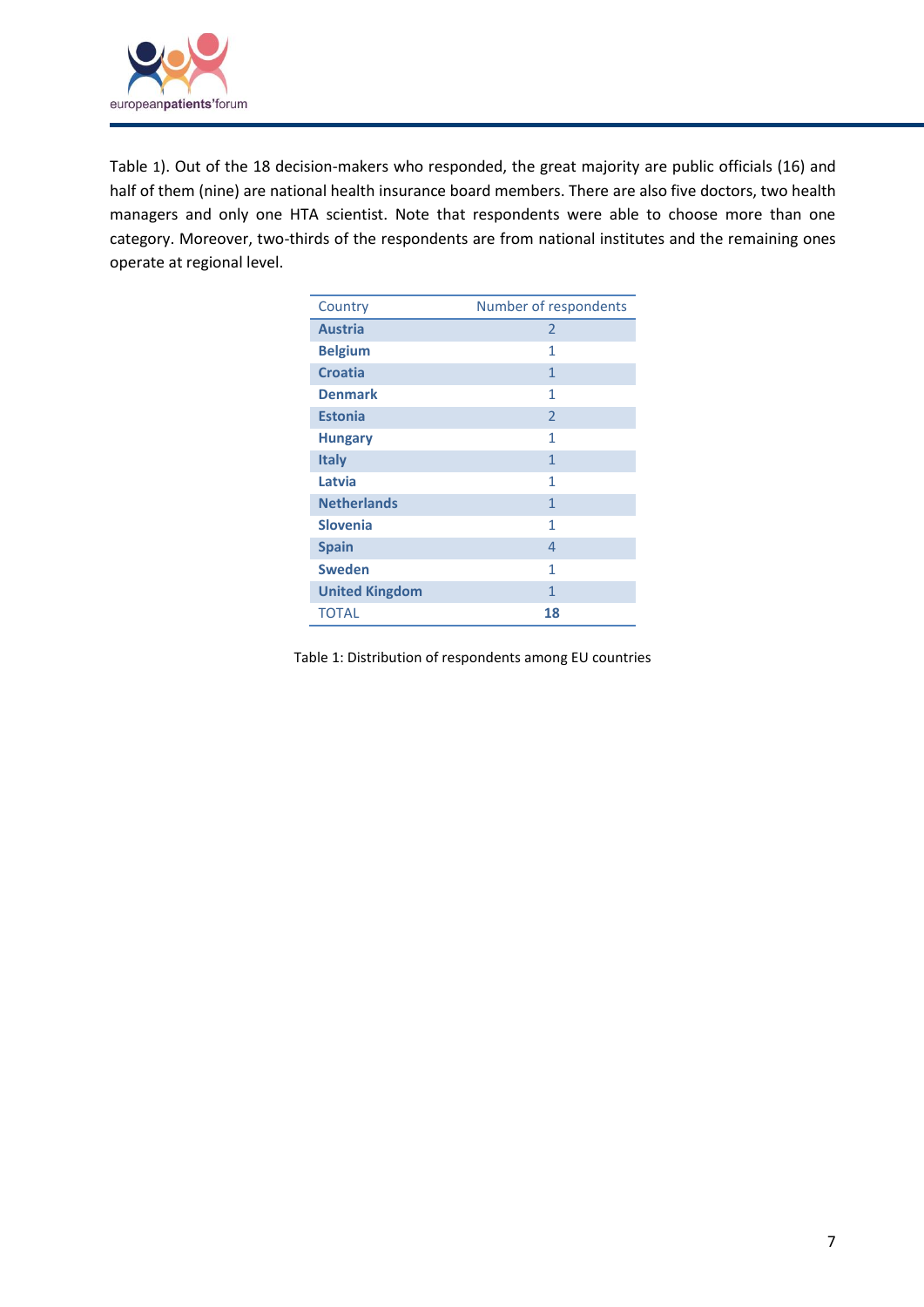

## <span id="page-7-0"></span>**2. DECISION MAKING PROCESSES ON HEALTH TECHNOLOGIES AND HTA**

Before looking at patient involvement in decision-making related to health technologies we esteemed useful getting some information on the decision-maing process itself.

#### <span id="page-7-1"></span>*2.1 Use of HTA in areas of decision-making related to health technologies*

The survey results indicate that HTA reports are mainly used for decisions on specific product reimbursement [\(](#page-7-3)

[Table](#page-7-3) 2). This is followed by HTA being used in decisions on what treatments should be included and excluded from the national health insurance coverage and for public health services' planning and programming. The use of HTA reports for generating evidence on new and emerging health technologies and for introducing scientifically proven technologies did not score as high.

| Use of HTA reports in decision-making                                       | Number of responses |
|-----------------------------------------------------------------------------|---------------------|
| <b>Specific product reimbursement decisions</b>                             | 15                  |
| National health insurance coverage decisions                                | 13                  |
| <b>Public health services planning and programming</b>                      | 11                  |
| Introduction of scientifically proven health technologies                   | 9                   |
| Collecting evidence on emerging technologies with limited coverage          | 8                   |
| Other: For measuring added value and defining recommendations of use of new |                     |
| pharmaceutical treatments                                                   |                     |

Table 2: Use of HTA reports in decision-making

#### <span id="page-7-3"></span><span id="page-7-2"></span>*2.2 Decision-making based on types and areas of application of health technologies*

We proposed various health technologies (e.g. drugs, biologics, devices, etc.) and possible areas of application – prevention, screening, diagnosis, treatment, and rehabilitation – for which HTA can be used in relation to decision-making [\(](#page-8-1)

#### [Fig.](#page-8-1) **1**).

The use of HTA for decision-making on screening scored the lowest and rehabilitation had the second lowest score. Prevention scored relatively low in all areas with the exception of biologics and, to some extent, drugs. The use of HTA reports for making decisions on equipment and, to some extent, support systems such as EHR or telemedicine systems for diagnosis is higher than average. HTA reports are mainly used for decisions on treatment and we see that it is highest for drugs, and particularly high for devices, medical and surgical procedures, and biologics.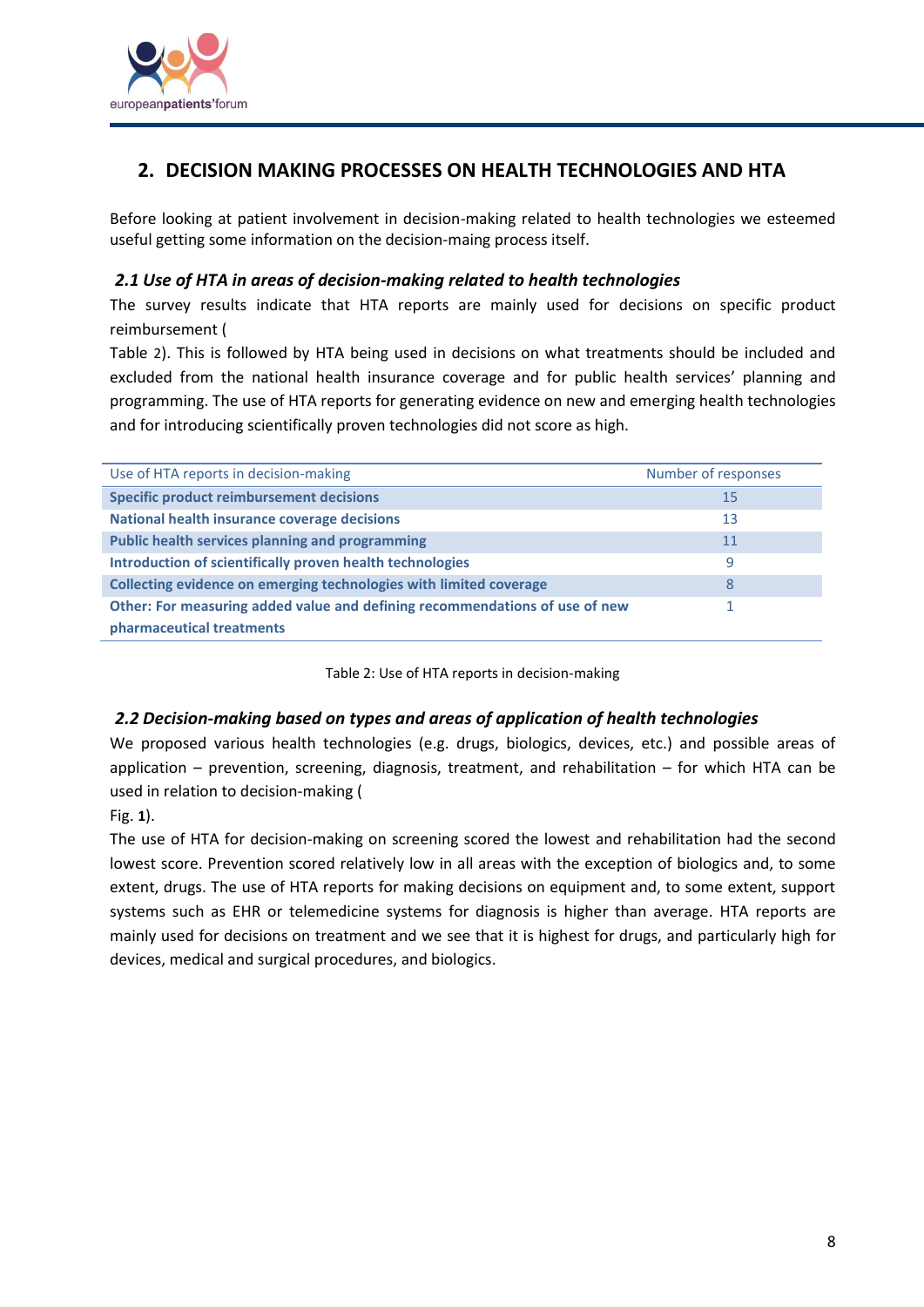



<span id="page-8-1"></span>Fig. 1: Use of HTA for decision-making based on type and level of application of health technologies

## <span id="page-8-0"></span>*2.3 Funders/Commissioners of HTA*

Respondents reported that the majority of health technology assessments were funded by national governments' institutions [\(Fig.](#page-8-2) **2**). This involves the Ministry of Health and the National Health Insurance Board. Manufacturers of health technologies also contribute funding towards HTA but on a smaller scale than governments. In some member states there are a few academic institutions that fund and conduct HTA as part of their research activities. Some hospitals commission assessments as well. In general, patients' and citizens' organisations and private health insurance companies do not usually fund HTA research. Regional health authorities were mentioned as 'others'.

![](_page_8_Figure_5.jpeg)

<span id="page-8-2"></span>Fig. 2: Funders/Commissioners of HTA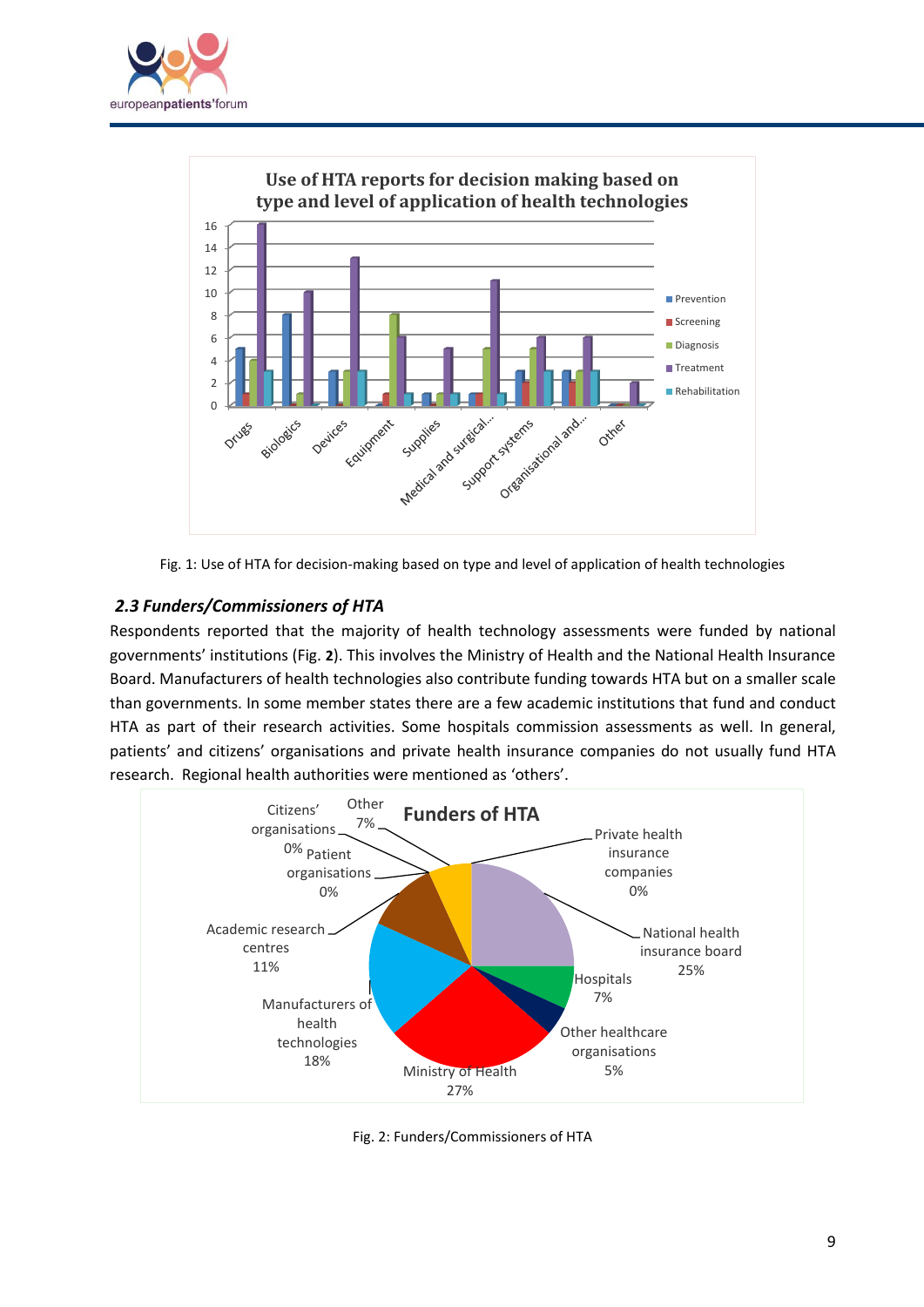![](_page_9_Picture_0.jpeg)

#### <span id="page-9-0"></span>*2.4 Producers of HTA*

While the main producers of health technology assessments are HTA agencies, some academic institutions in Europe also conduct assessments as part of their research activities [\(Fig.](#page-9-2) 3). Hospitals in a few European countries also produce hospital-based HTA. In countries where a formal HTA agency has not been established, the Ministry of Health is the main body running the assessments and other HTArelated activities. This may take place within a specific unit of the Ministry or may occur in general as part of the decision-making process itself. This trend has been usually observed in some Eastern European countries e.g. Estonia, Latvia and Hungary. Manufacturers of health technologies have also been producing HTA but mostly for early stage new and emerging technologies. Health insurance funds and regional health authorities were mentioned as 'others'.

![](_page_9_Figure_3.jpeg)

![](_page_9_Figure_4.jpeg)

## <span id="page-9-2"></span><span id="page-9-1"></span>*2.5 Users of HTA*

The users of HTA in Europe are quite different when compared with the funders and producers of HTA [\(Fig.](#page-10-1) 4). In previous sections we saw that academic institutions and manufacturers of technologies also fund and produce HTA but we also see that they are not prominent users of HTA and constitute less than 10% of total users. The majority of users of HTA reports (around 45% of the total users) are the Ministry of Health and the National Health Insurance Boards of the member states. Hospitals and other healthcare organisations that often produce their own HTA make up a total of 20% of the total users. We can also see that 15% of the HTA users comprise healthcare professionals that use HTA reports to guide their work. The groups that use HTA reports the least are lay patients, citizens, informal carers, patient organisations and regional health authorities (mentioned under others). These account for 12% of the total users.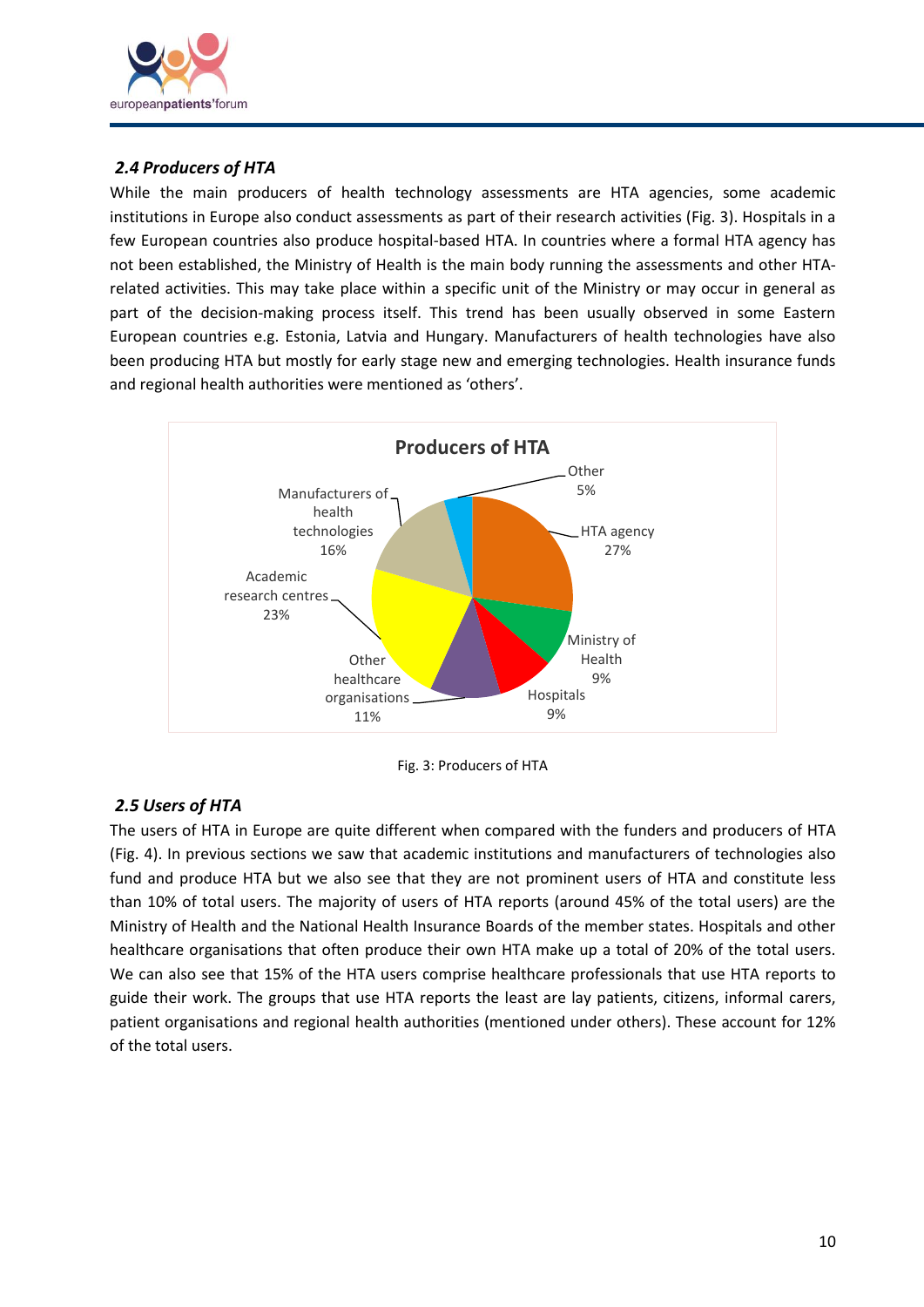![](_page_10_Picture_0.jpeg)

![](_page_10_Figure_1.jpeg)

Fig. 4: Users of HTA

#### <span id="page-10-1"></span><span id="page-10-0"></span>*2.6 Benefits of HTA in decision-making on health technologies*

When decision makers were asked to rate a range of benefits we proposed in relation to using HTA reports for making decisions on health technologies, they mostly scored them between highly and moderately important [\(](#page-10-2)

[Table](#page-10-2) 3). There were very few responses that ranged from less to not important. This suggests that the respondents see important benefits of HTA to inform and/or support their decisions.

The respondents unanimously agree that the most important benefit of HTA is to support decisionmaking to promote sustainability of the health system, to help making informed decisions about investments/disinvestment of health technologies and to reduce costs and create additional spending possibilities. Other important benefits of HTA indicated are "improving transparency and accountability of the decision-making process", "improving the quality of health systems", "making treatments more relevant to patients' needs and preferences" and "helping to address unmet medical needs".

| <b>Benefits of HTA</b>                                                                    | <b>Highly to moderately</b><br>important | Less to not<br>important | Don't<br>know |
|-------------------------------------------------------------------------------------------|------------------------------------------|--------------------------|---------------|
| Supports decision-making to promote sustainability of the<br>health system                | 18                                       |                          |               |
| Helps to take informed decisions about<br>investment/disinvestment of health technologies | 18                                       | O                        |               |
| Reduces costs and creates additional spending possibilities                               | 18                                       | 0                        |               |
| Improves transparency and accountability of the decision-<br>making process               | 17                                       |                          |               |
| <b>Improves the quality of health services</b>                                            | 16                                       | O                        |               |
| Makes treatments more relevant to patients' needs and<br>preferences                      | 15                                       |                          |               |
| <b>Helps to address unmet medical needs</b>                                               | 15                                       |                          |               |

<span id="page-10-2"></span>Table 3: Benefits of HTA in decision-making on health technologies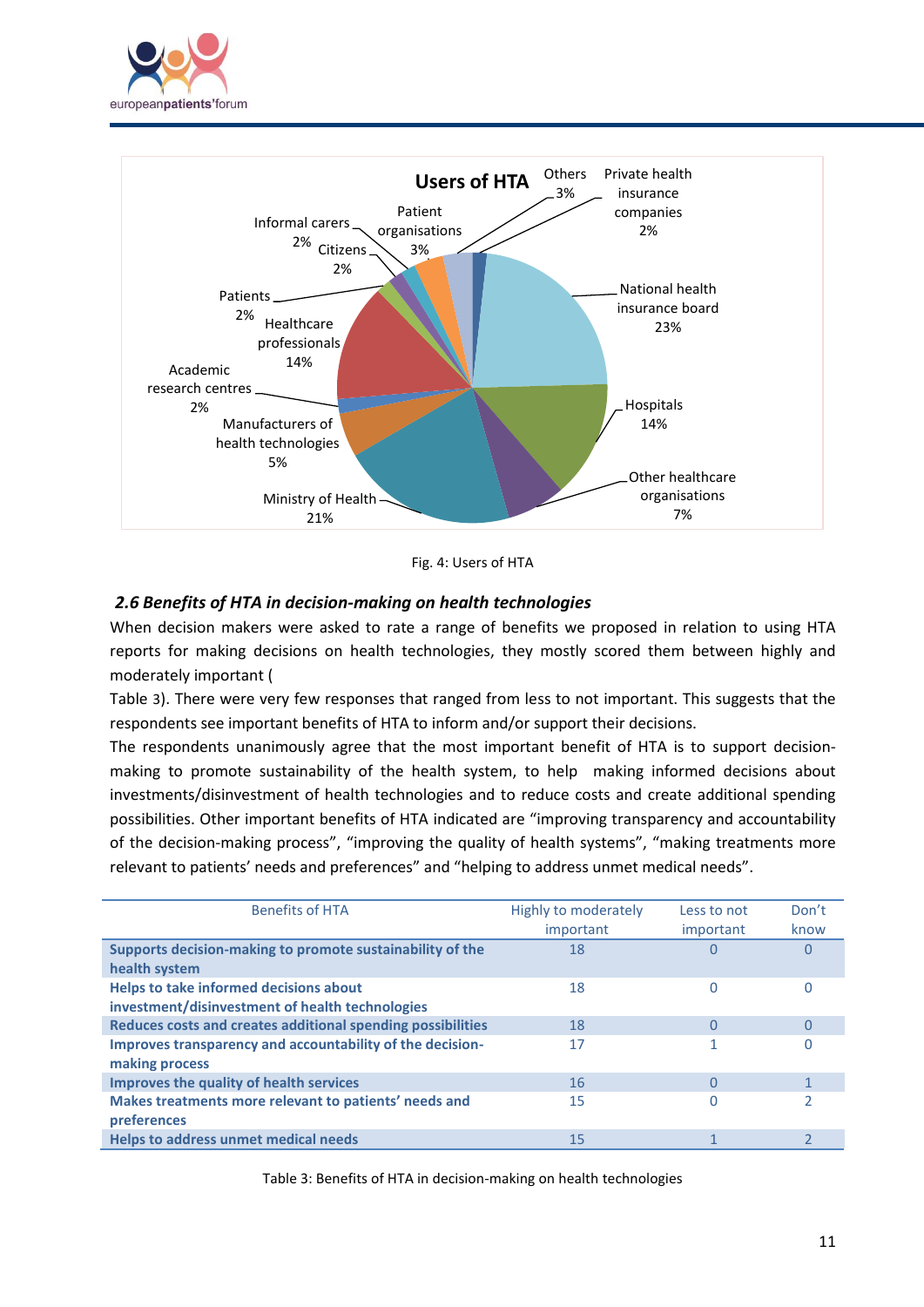![](_page_11_Picture_0.jpeg)

#### <span id="page-11-0"></span>*2.7 Elements of HTA and their influence in decision-making*

We asked decision makers to rate the level of influence that different elements that are included in a HTA report have on their decisions [\(](#page-11-2)

[Table](#page-11-2) 4). Clinical efficacy and effectiveness, economic evaluation, safety, health problem and use of technology, unmet medical needs and organisational issues have equally very high influence on decision-making. Other elements such as legal issues, technical properties, ethical and social issues, and evidence on patient perspectives were seen as relatively less influential in decision-making.

| <b>Elements of HTA</b>                        | Highly to moderately | Less to not              | Don't know   |
|-----------------------------------------------|----------------------|--------------------------|--------------|
|                                               | influential          | influential              |              |
| <b>Clinical efficacy and/or effectiveness</b> | 17                   | 0                        | $\mathbf{1}$ |
| <b>Economic evaluation</b>                    | 17                   | N                        |              |
| <b>Safety</b>                                 | 17                   | 0                        |              |
| Health problem and use of the                 | 17                   | 0                        |              |
| technology                                    |                      |                          |              |
| <b>Unmet medical needs</b>                    | 17                   | 0                        |              |
| <b>Organisational issues</b>                  | 17                   | N                        |              |
| <b>Legal issues</b>                           | 16                   |                          |              |
| <b>Technical properties</b>                   | 16                   | 0                        | 2            |
| <b>Ethical issues</b>                         | 15                   | 2                        |              |
| <b>Social issues</b>                          | 14                   | $\overline{\phantom{a}}$ | C            |
| <b>Evidence on patient perspectives</b>       | 14                   | 3                        |              |

Table 4: Elements of HTA

#### <span id="page-11-2"></span><span id="page-11-1"></span>*2.8 Regulatory frameworks related to HTA*

The majority of respondents (14) declared that in their country there are official guidelines and laws for decision-making processes on the introduction and reimbursement of health technologies [\(Table 5\)](#page-12-2). However, according to half of the respondents (nine) clear guidelines regarding the assessment of health technologies are still lacking in some European countries that have not yet institutionalised HTA. A couple of decision makers were not sure if such guidelines exist, but most of them (11) were able to specify the different laws and regulations used to support decision-making on health technologies such as national health care planning, laws related to medical treatment and pharmaceuticals, and other types of regulations approved by relevant bodies – i.e. reimbursement procedures and ad-hoc regulations on the approval and implementation of new health technologies.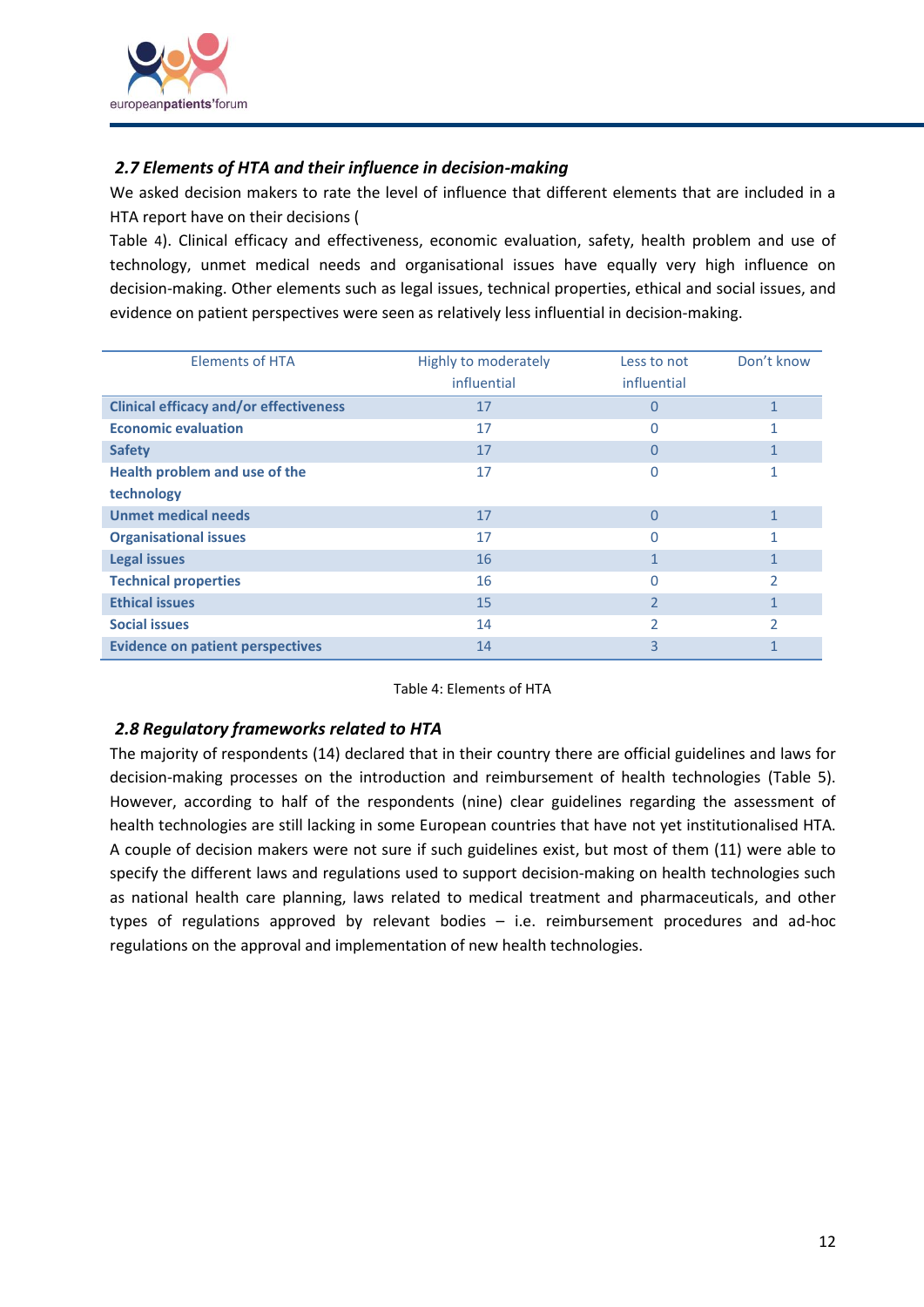![](_page_12_Picture_0.jpeg)

![](_page_12_Figure_1.jpeg)

Table 5: Official guidelines, frameworks or law regulations in respondents' countries/regions

#### <span id="page-12-2"></span><span id="page-12-0"></span>*2.9 Challenges to the implementation of decisions taken based on HTA*

One of the controversial aspects around HTA is that often clear decision paths emerging from the assessments do not translate into decisions that are consistent with the evidence provided by HTA. We were interested in knowing more about the challenges in this respect and the respondents provided useful insights. Out of 15 respondents, four people indicated economic factors as a challenge while three of them also pointed out to the lack of human resources as well. Three respondents mentioned that key decision-makers had inadequate knowledge about HTA or that HTA is not given due consideration. One of the respondents stressed the difficulty in ensuring equity of access and at the same time cost-effectiveness. Conflict of interest between stakeholders was mentioned as another barrier as well by two respondents. Patient organisations and industry were indicated by one respondent as a source of challenge without further elaboration on the reasons. Finally, lack of legislation with regard to the role of HTA and reluctance from the part of providers were also mentioned.

#### <span id="page-12-1"></span>*2.10 Elements that support implementation of decisions based on HTA*

We were also interested in knowing which elements support the implementation of decisions informed by HTA. We need to say that the respondents' answers sometimes pointed out to challenges rather than supporting elements. We have therefore included those answers under the previous paragraph. Laws, regulations and guidelines together with the role played by the competent authorities were indicated by the majority of respondents as supporting elements for the implementation of decisions based on HTA. It seems therefore that a regulatory framework – in whatever form is present in a certain

country – does support decision making and implementation of decisions shaped by HTA evidence.

Other replies describe rather desired elements that would play a facilitating role. For instance, alternative health delivery configurations and sustainable financing to ensure that the budgetary impacts of the technologies' inclusion in reimbursement plans should be predicted and financed on the long term.

A couple of respondents suggested that clear evidence-based information on the added value of the technologies (safety, efficacy, efficiency) would faciliatate the taking and implementation of decisions.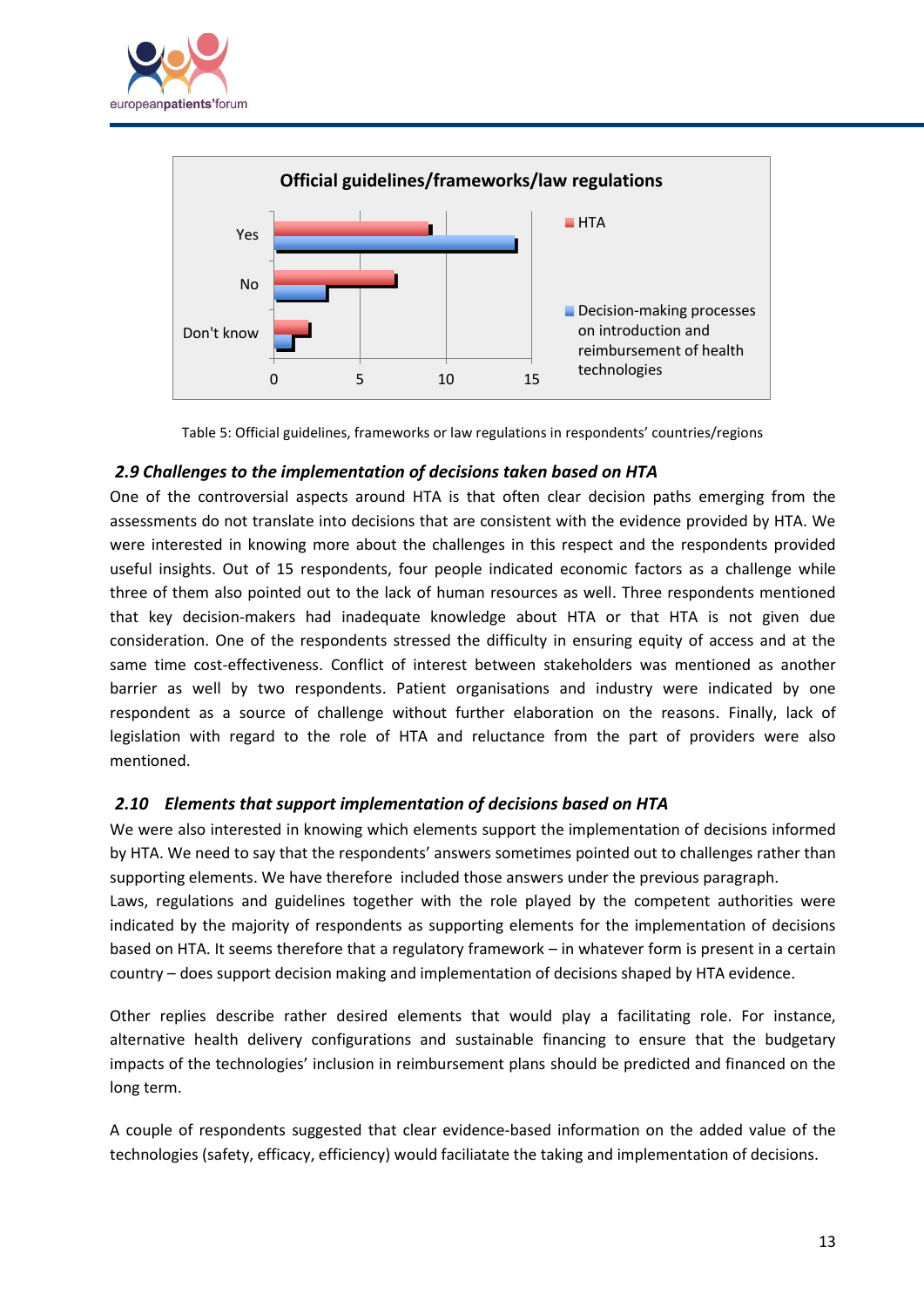![](_page_13_Picture_0.jpeg)

## <span id="page-13-0"></span>**3. PATIENT INVOLVEMENT IN DECISION-MAKING RELATED TO HEALTH TECHNOLOGIES**

#### <span id="page-13-1"></span>*3.1 Current patient involvement in decision-making related to health technologies*

When we asked the respondents about the ways patients get involved in decision-making in relation to health technologies, the majority indicated moderate or no involvement at all for the different items we proposed [\(](#page-13-3)

[Table](#page-13-3) 6). This means that overall there is not much patient involvement in decision-making related to health technologies.

Patients and patient representatives are mostly involved through the possibility of appeal for patients/patient organisations against the final recommendations of the decision-makers, through public consultations, and through presence in appraisal committees.

Another way patients can contribute to decision-making is by providing through HTA reports patient evidence that is then weighted in the decisions. Finally, there is very little patient involvement in prioritising the research topics or scoping.

| Types of patient involvement in HTA                              | Highly to moderately | Less to not | Don't    |
|------------------------------------------------------------------|----------------------|-------------|----------|
|                                                                  | involved             | involved    | know     |
| Possibility of appeal for patients/patient organisations against | 10                   |             | 1        |
| the final recommendations of the decision makers                 |                      |             |          |
| <b>Involvement through public consultations</b>                  | 9                    | 9           | $\Omega$ |
| <b>Involvement in appraisal committees</b>                       | 8                    | 10          | 0        |
| Patient evidence provided through HTA has been weighted in       | 8                    | 8           | 2        |
| the decision and is clearly included in public reports and       |                      |             |          |
| <b>communications</b>                                            |                      |             |          |
| Involvement in prioritising the research topics/topic            | 4                    | 11          | 3        |
| selection/scoping                                                |                      |             |          |

Table 6: Forms of patient involvement in decision-making related to HTA

## <span id="page-13-3"></span><span id="page-13-2"></span>*3.2 Main interlocutors from the patient community who contribute patient perspective to decision-making on health technologies*

The main interlocutor from the patient community giving views to decision-making on health technologies are the representatives of formally established patients' organisations [\(Table 7\)](#page-14-2). Involvement of lay patients and representatives of informal patient groups is negligable. Moreover, according to the respondents, informal carers are not involved at all. Other interlocutors include representatives of consumers and representatives from health insurance organisations.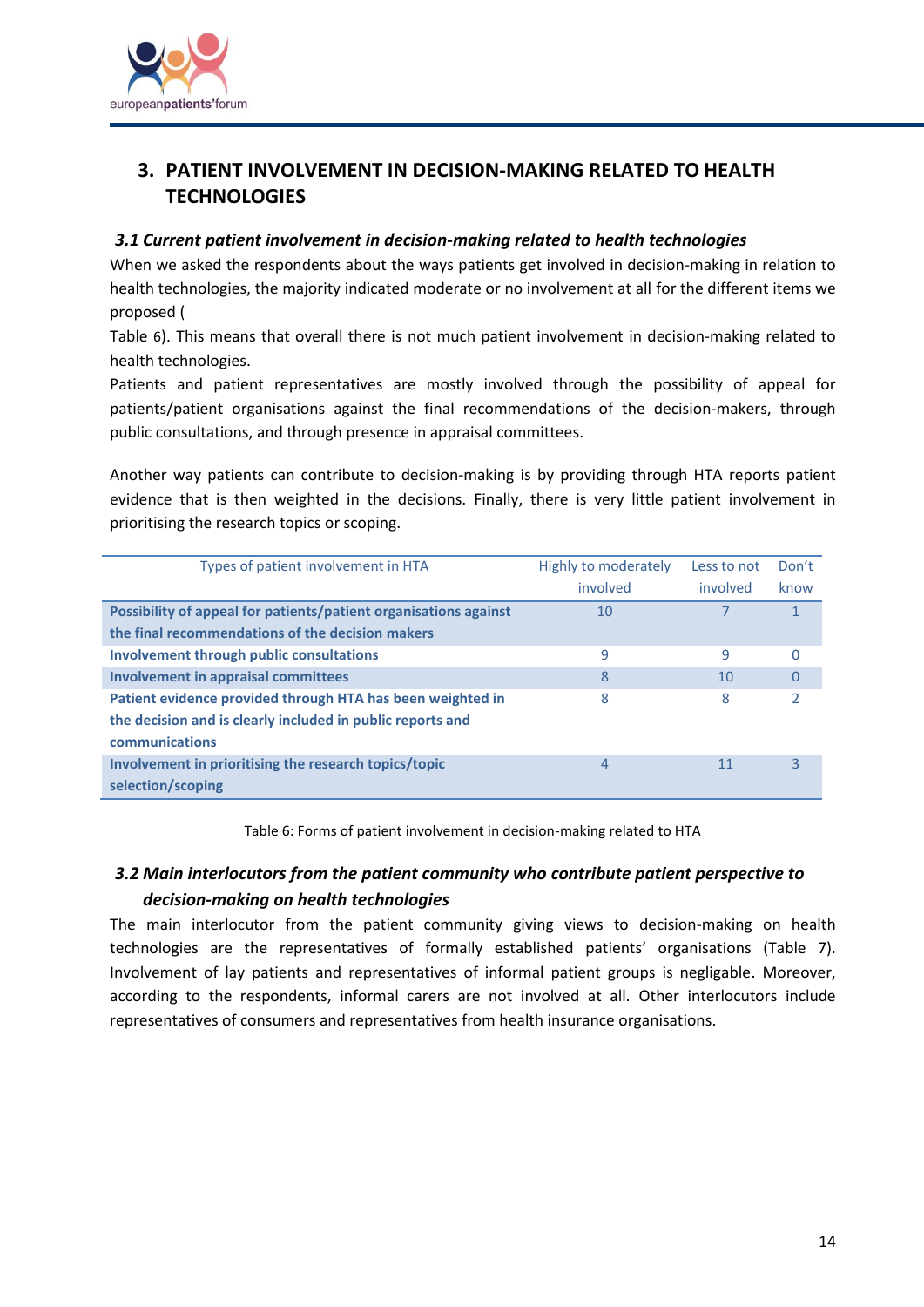![](_page_14_Picture_0.jpeg)

![](_page_14_Figure_1.jpeg)

Table 7: Main interlocutors from the patient community

#### <span id="page-14-2"></span><span id="page-14-0"></span>*3.3 Appraisal committees for health technologies*

Two thirds of the respondents said that there is an appraisal committee at national level that makes decisions on health technologies. The remaining one third said that there is no appriasal committee in their country or that they did not know about one.

## <span id="page-14-1"></span>*3.4 Stakeholder groups contributing a patient perspective in appraisal committees for health technologies*

The majority of stakeholders that contribute a patient perspective in appraisal committees were indicated to be doctors (nine) followed by patient organisations (eight). The third highest scoring group is healthcare managers (six). Lay patient (four) and nurse (four) representation is moderately low. Ethicists (two) and citizens (one) are the least represented stakeholder groups on appraisal committees, while informal carers are not represented at all (8).

![](_page_14_Figure_7.jpeg)

Table 8: Stakeholders contributing a patient perspective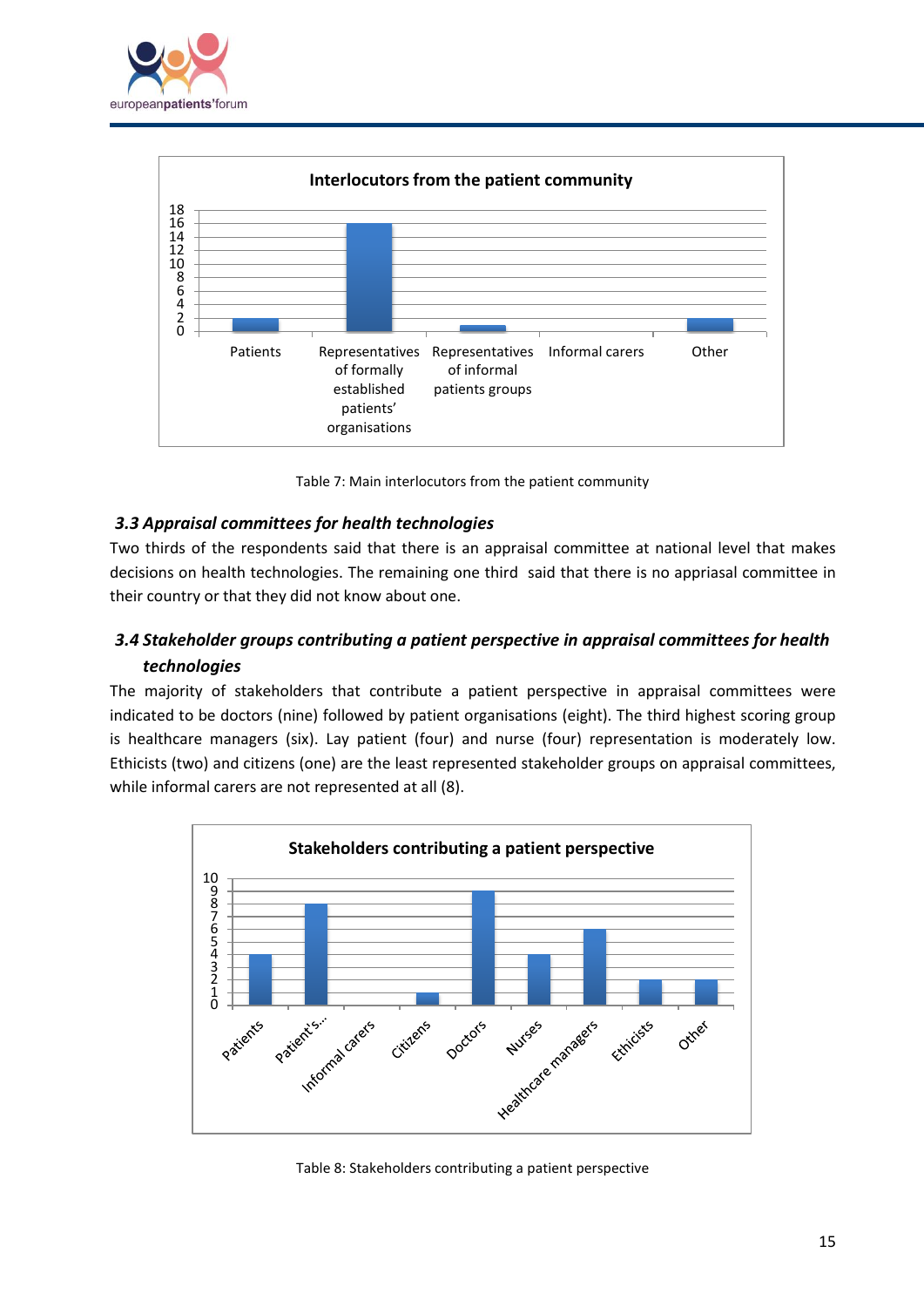![](_page_15_Picture_0.jpeg)

#### <span id="page-15-0"></span>*3.5 Selection of stakeholder groups in appraisal committee for health technologies*

After clarifying with decision makers the different stakeholder groups that represent patient perspectives in appraisal committees we enquired about the selection process of the committee members. While in some countries the selection criteria are included in national regulations, in others there is no established method.

In some countries there is an established recruitment process that occurs in consultation with patient organisations. In other countries the national health insurance board or another institution is responsible for recruiting the representatives. Six respondents stated that patient organisations are contacted and asked to send representatives to appraisal committees as it is done with other stakeholder groups.

#### <span id="page-15-1"></span>*3.6 Challenges for patient involvement in decision-making for health technologies*

According to the respondents, the major challenges for patient involvement in the decision-making process for health technologies is the "lack of an agreed good method for patient involvement" and "lack of human resources to involve patients" [\(](#page-15-3)

[Table](#page-15-3) 9). The second major challenge is the "credibility of patient perspective". "Knowing the right stage to get involved", "lack of commitment from patients" and "time intensive" scored moderately challenging. "Conflict of interest", "lack of commitment from their entity/institution", and "lack of financial affordability" are seen less challenging, while "technical and language difficulties" is perceived as the least challenging item.

| Challenges for patient involvement                     | Highly to moderately | Less to not | Don't |
|--------------------------------------------------------|----------------------|-------------|-------|
|                                                        | challenging          | challenging | know  |
| Lack of agreed and good method for patient involvement | 14                   |             |       |
| Lack of human resources capacity to involve patients   | 14                   |             |       |
| <b>Credibility of patient perspective</b>              | 13                   |             | 3     |
| Knowing the right stage to get involved                | 12                   | 3           |       |
| Lack of commitment from patient/patient organisations  | 11                   | 3           | 4     |
| <b>Time intensive</b>                                  | 11                   | ς           |       |
| <b>Conflict of interest</b>                            | 10                   | 5           | 3     |
| <b>Lack of financial affordability</b>                 | 8                    | ς           |       |
| Lack of commitment from my entity/institution          | 8                    |             | 3     |
| <b>Technical and language difficulties</b>             | 6                    | 10          |       |

Table 9: Challenges for patient involvement in decision-making for health technologies

#### <span id="page-15-3"></span><span id="page-15-2"></span>*3.7 Impact of patient involvement in decision-making for health technologies*

The highest impact of patient involevement is seen in "increased transparency and accountability of decision-making" [\(](#page-16-1)

[Table 10](#page-16-1)10). This is followed by "decisions that meet patients needs in terms of quality of life and patient expected outcomes", "addressing unmet medical needs of patient groups", and "higher reliability and relevance of decisions. Moderate impact is observed for "decisions will be more consensus driven" and "patient centeredness of health expenditures", while the least was observed for the "increased timeliness in making decisions".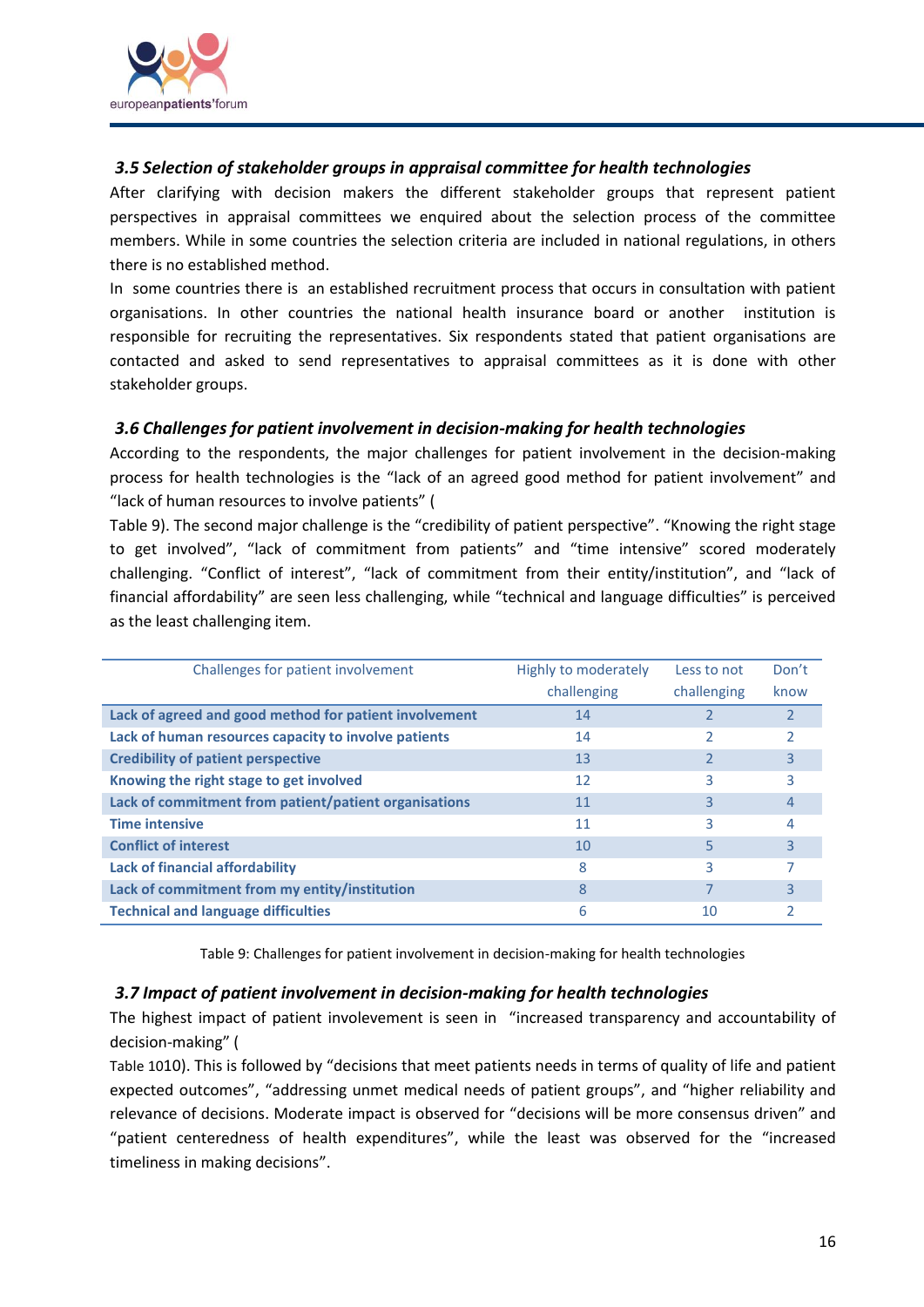![](_page_16_Picture_0.jpeg)

| Impact for patient involvement                                                                       | High to moderate<br>impact | Less to no<br>impact | Don't<br>know |
|------------------------------------------------------------------------------------------------------|----------------------------|----------------------|---------------|
| Increased transparency and accountability of decision-making                                         | 15                         |                      |               |
| Decisions that meet patients' needs in terms of quality of life and<br>patient expected outcomes     | 14                         | 3                    |               |
| Addressing unmet medical needs of patient groups                                                     | 14                         | 3                    |               |
| Higher reliability and relevance of decisions (e.g. which<br>treatment and care should be available) | 14                         |                      |               |
| Decisions will be more consensus-driven                                                              | 13                         |                      |               |
| <b>Patient centred health expenditures</b>                                                           | 11                         | 4                    | ς             |
| <b>Increased timeliness in making decisions</b>                                                      |                            |                      | 3             |

Table 10: Impact of patient involvement in decision-making for health technologies

#### <span id="page-16-1"></span><span id="page-16-0"></span>*3.8 Facilitators of patient involvement in decision-making for health technologies*

From the survey it is clear that there are no common methods to facilitate patient involvement in decision-making for health technologies. When asked about how the decision-making entity/institution facilitate patient involvement in HTA-based decision-making, most respondents indicated that "easy access to key reports/guides/protocols on HTA" is used the most [\(](#page-16-2)

[Table](#page-16-2) 1). On the other hand, according to the respondents, "education and training courses to patients/informal carers/patient organisations involved in the decision-making" is used the least by the decision-making bodies. Responses for the remaining three items – namely, "easy, understandable and timely accessibility of information on how to contribute to HTA based decision making for health technologies", "easy to read summaries in HTA reports that can be understood by patients/patients' organisations/ informal carers", and "public documents that describe transparent mechanism in how patient views influence decision-making" are moderately used by the decision-making bodies.

| Facilitators of patient involvement                             | Always to      | Rarely or  | Don't          |
|-----------------------------------------------------------------|----------------|------------|----------------|
|                                                                 | sometimes used | never used | know           |
| Easy access to key reports/guides/protocols on HTA              | 12             | 3          | $\overline{2}$ |
| Easy, understandable and timely accessibility of information on | 10             | 5          | $\overline{2}$ |
| how to contribute to HTA based decision making for health       |                |            |                |
| technologies                                                    |                |            |                |
| Easy to read summaries in HTA reports that can be understood by | 8              | 6          | 3              |
| patients/patients' organisations/informal carer                 |                |            |                |
| Public documents that describe transparent mechanism in how     | 7              | 7          | 3              |
| patient views influence decision-making                         |                |            |                |
| Education and training courses to patients/informal             | 6              |            | 4              |
| carers/patient organisations involved in the decision-making    |                |            |                |

<span id="page-16-2"></span>Table 1: Facilitators by the decision-making entity/institution for patient involvement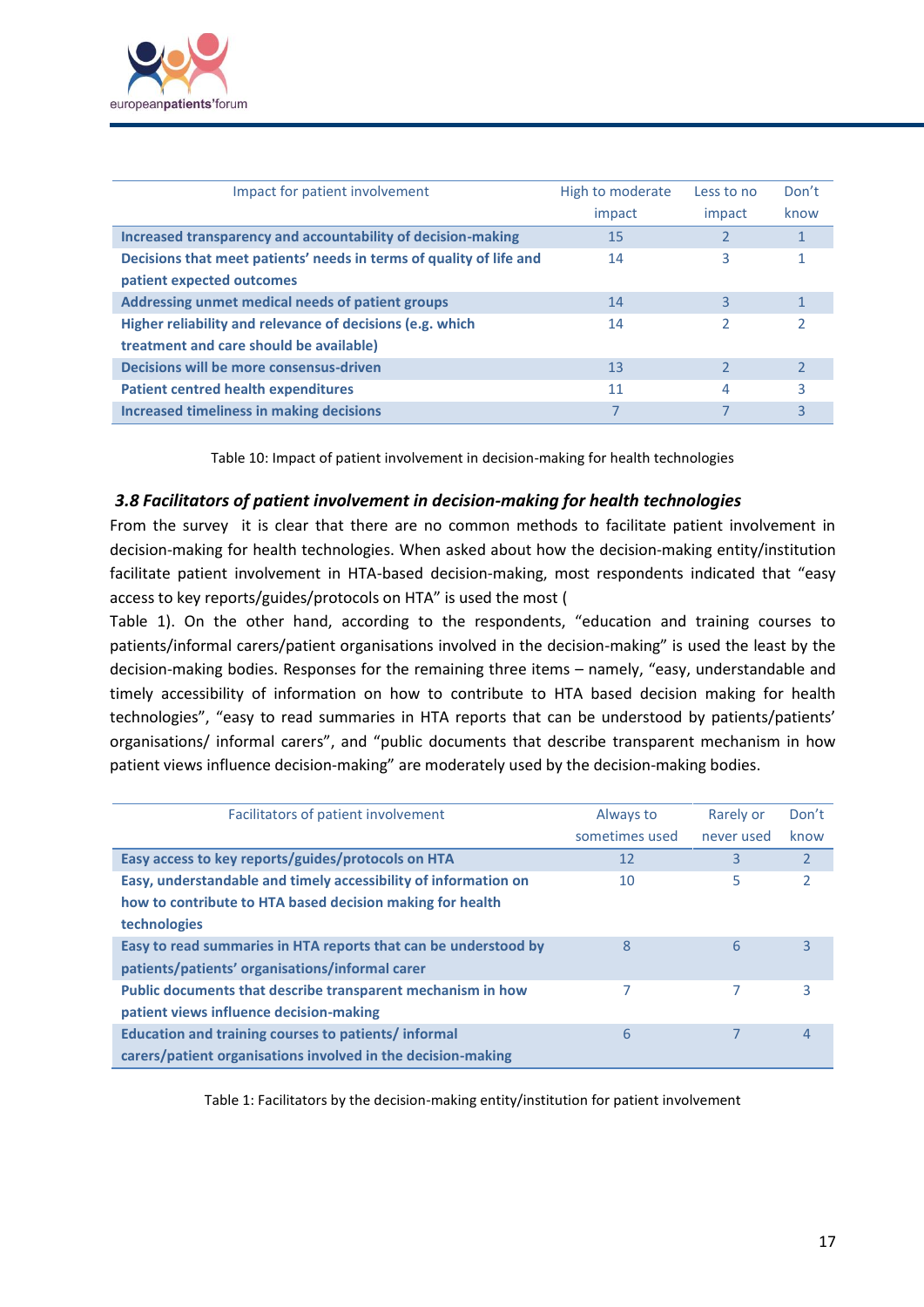![](_page_17_Picture_0.jpeg)

### <span id="page-17-0"></span>*3.9 Good practice of patient involvement in decision-making for health technologies*

When decision makers of health technologies were asked to give feedback on existing good practices of patient involvement in decision-making for health technologies, very little evidence of good practice was indicated. Receiving only three responses points out to the possible conclusion that there are only a few good practices known by decision-makers themselves.

#### <span id="page-17-1"></span>*3.10 Future plans for patient involvement in decision-making for health technologies*

Until this point, decision makers had been asked about the current situation of patient involvement in decision-making for health technologies. When we asked them about their future plans to involve patients a mix of statements were received. Out of 18 respondents, four stated that they are planning to involve patients in decision-making for health technologies and three said that they already involve patients. On the other hand, five respondents stated that they do not intend to involve patients in the future and the remaining six either stated that they did not know or did not respond to the question.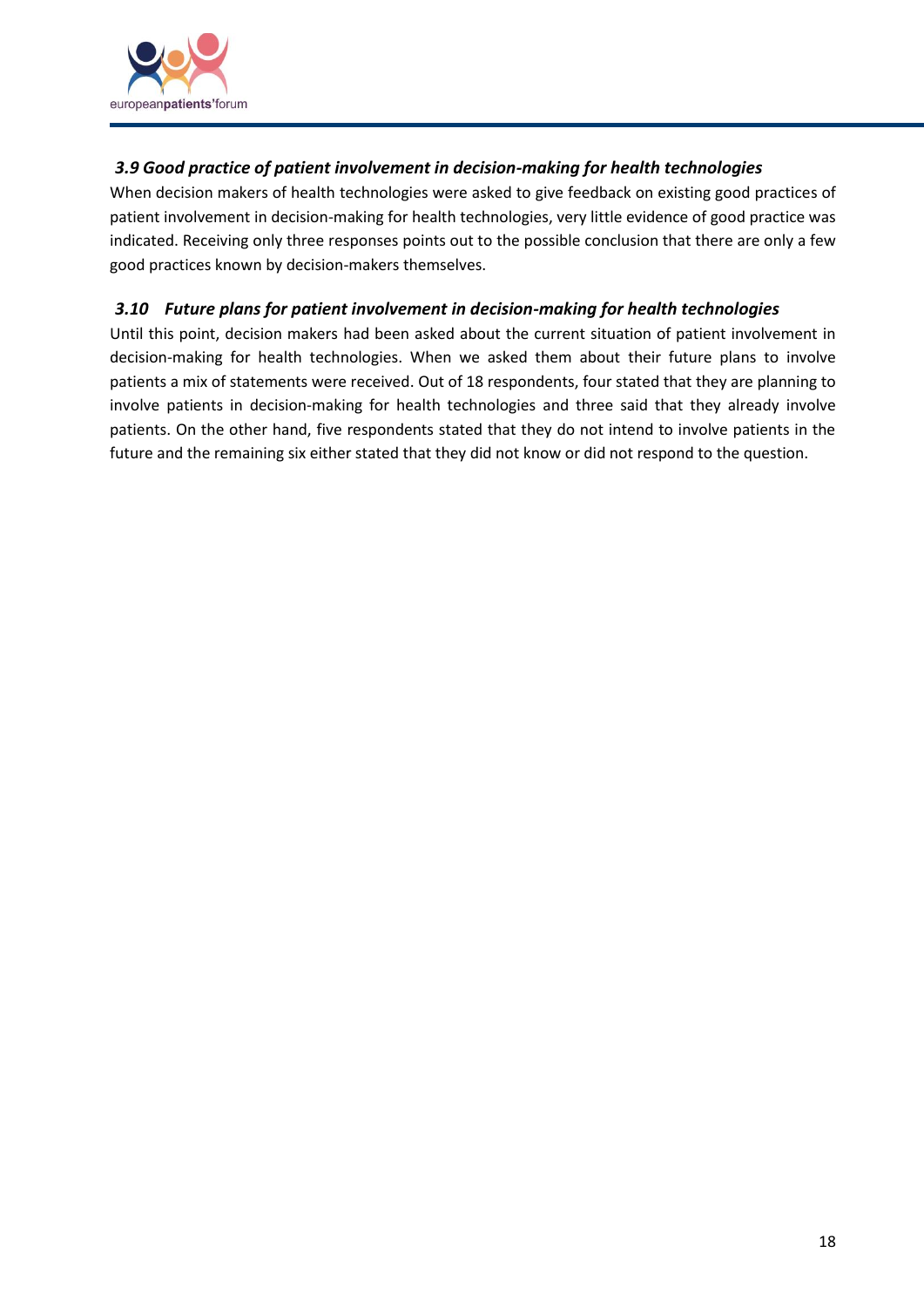![](_page_18_Picture_0.jpeg)

## <span id="page-18-0"></span>**4. CONCLUSIONS**

**Finding the right interlocutors:** We esteem important to mention that it was very challenging to identify the relevant decision makers across Europe; we consider this element not very encouraging for patient involvement in decision-making on health technologies. A first step in strengthening patient involvement in decision-making is to be able to better identify relevant decision makers across Europe and to establish clearer communication paths with them regarding this subject.

**Transparency:** In most countries there are laws, regulations, guidelines that support decision-making on health technologies and HTA was indicated by respondents as highly impacting the transparency of decisions in a positive way. However, transparency of decisions remains one of the key concerns for patient organisations and therefore this aspect requires significant further investigation.

**Level of involvement:** The overall impression we get from the survey is that patient involvement in decision making is not very high. In terms of forms of involvement, the possibility to appeal against decisions scored highest and patient organisations would certainly argue about this being a real form of involving them. Public consultations are also quite used; this study did not explore however the extent these consultations influence the decisions made.

The participation in **appraisals committees** in charge of decisions on health technologies – which in principle is a more structured and institutionalised way of involvement – is moderately used as an approach. However, looking at appraisals committees from another angle, it is quite surprising to see that doctors are those mainly providing a patient perspective in appraisal committees, whereas we would argue patient organisations and/or lay patients are those best placed to express patients' views. It is also not reassuring that in many countries there is not a transparent selection process for members of these committees.

**Challenges:** Like for HTA agencies, they main challenges decision makers have to involve patients are the lack of an agreed good method for patient involvement and capacity issues. This recurrent theme gives an indication of one of the clear next steps to advance patient involvement. Another challenge considered important by decision-makers was the credibility of the patient perspective. This needs further exploring.

**A real commitment is needed:** We see the same approach as HTA agencies also in terms of facilitating patient involvement; decision-makers preferred method is to provide easy access to key reports, guides, protocols. The one less used on the other hand is education and training for patient representatives. By just providing access to information without a real skills-building it is hard to imagine that a meaningflu patient involvement can take place. Moreover, very few examples of good practice were indicated by respondents, which points to a need to improve shering of those good practices that are available.

**Patient involvement in the future?** It is not very encouraging to see that out of the 18 respondents five do not intend to involve patients in the future and six did not reply or did not know. Addressing some of the challenges described would possibly contribute to a better future scenario. Moreover, where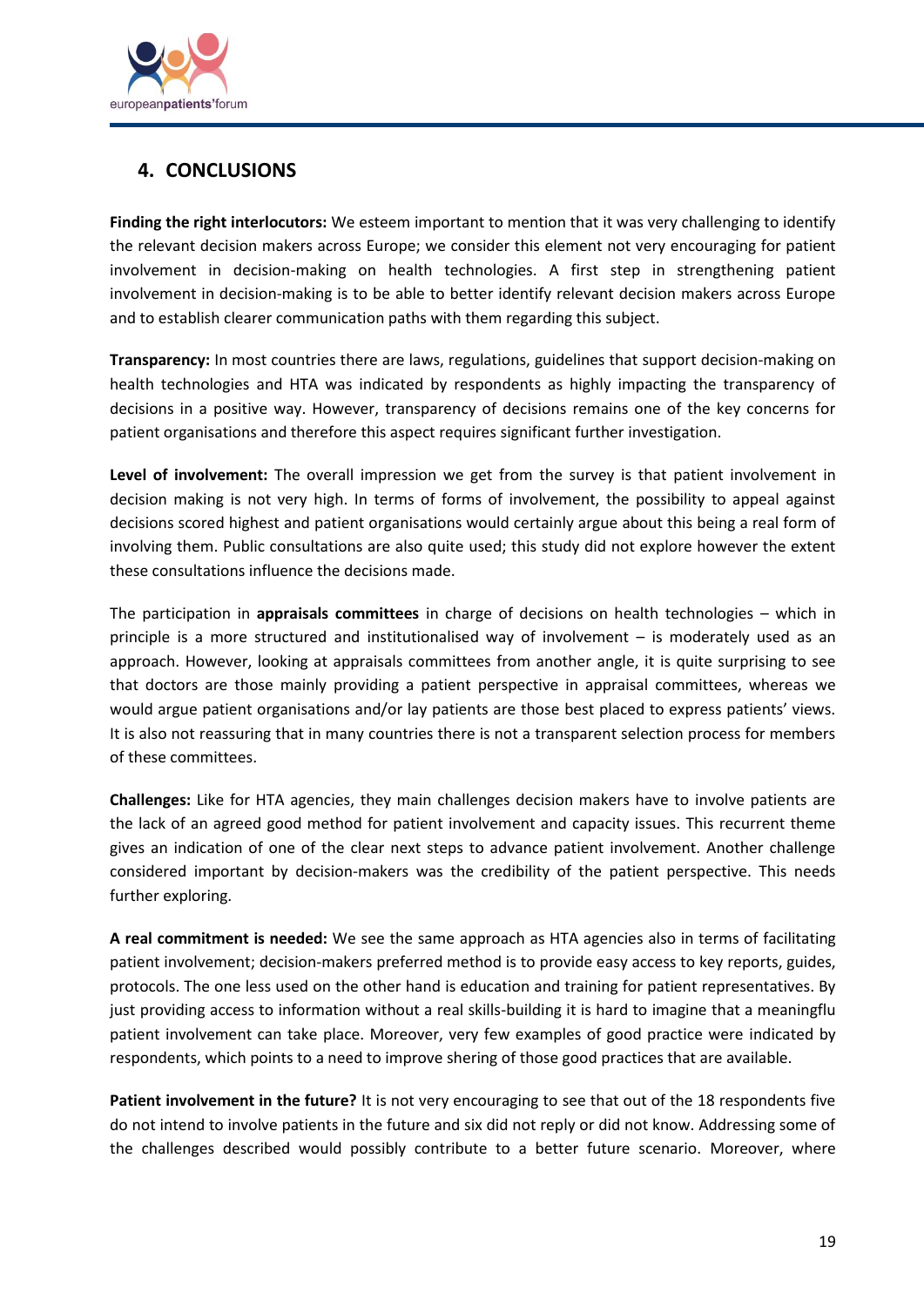![](_page_19_Picture_0.jpeg)

respondents said that patient involvement has reached a proper level there is the need to clarify what this means in concrete.